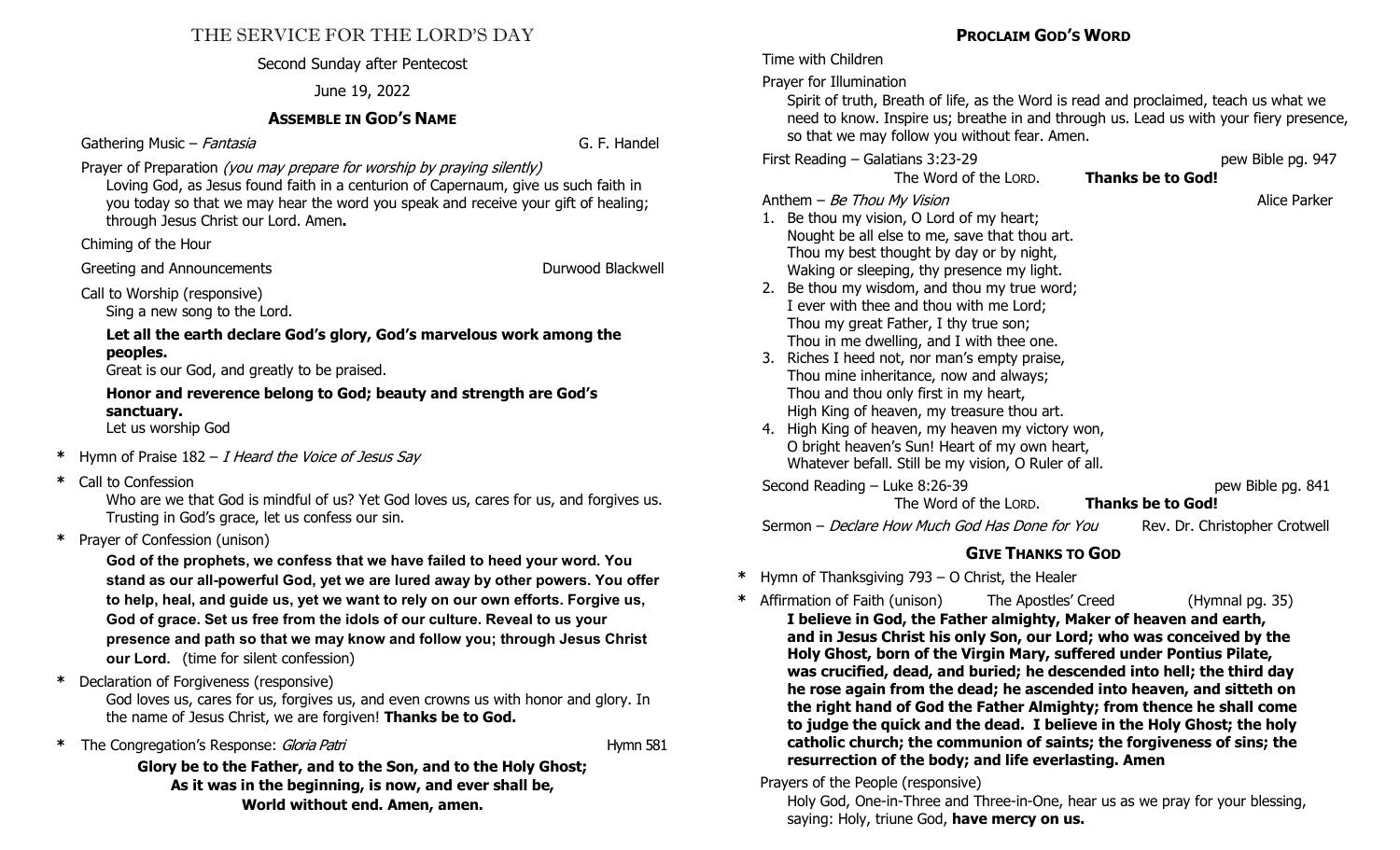We pray for the church . . . Set us free from evil powers that divide— false teachers, false prophets, and false idols. Keep us focused on your good news. Holy, triune God, **have mercy on us.** 

We pray for the world . . . Turn the hearts of those who seek to control, to kill, to plant fear and misunderstanding. Knit this world together in humility and peace. Holy, triune God, **have mercy on us.** We pray for this community . . . Give us a common vision and a single purpose: to declare your glory through our service, our mission, our worship, and our prayer. Holy, triune God, **have mercy on us.** 

We pray for loved ones . . . Help us to rejoice with those who celebrate. Shower your care on those who need healing. Console those who have lost family or friends. Holy, triune God, **have mercy on us.** 

All this we ask of you, Lord God, through Jesus Christ our Savior, and in the unity of the Holy Spirit, one God, now and forever. **Amen.**

#### The Lord's Prayer (unison)

**Our Father, who art in heaven, hallowed be thy name. Thy kingdom come, thy will be done, on earth as it is in heaven. Give us this day our daily bread; and forgive us our debts, as we forgive our debtors; and lead us not into temptation, but deliver us from evil; for thine is the kingdom and the power and the glory, forever. Amen.**

#### Invitation to Offering

As the grace of Jesus Christ has been poured out for us, let us pour out our lives for others, offering our gifts and ourselves to God.

Offertory – *Spiritual: My Lord, What a Morning* example a set of the Robert Lau

- **\*** The Doxology Hymn 606
- **\*** Prayer of Dedication (unison)

**Creating God, how manifold are your works! You open your hand with generosity and love and our lives are filled with good things. You send your Spirit, giving life to all. We praise you! In giving you these gifts we long to be generous, as you are. By the power of your Spirit let the gifts we give today become a source of life and blessing to others. Amen.**

#### **GO IN GOD'S NAME**

- **\*** Hymn of Consecration 370 This is My Father's World
- **\*** Charge and Blessing (responsive)

 May the God of glory, the Lord of life, and the Spirit of truth be with you all. **Alleluia!**  Live by the Spirit, the giver of life. **Amen.**

**\*** Postlude – Dialog Russell Schulz-Widmar

# **† † †**

**\*** Please stand at the **\*** as you are able. Unison readings are **printed in bold.**

### **PRAYERS FOR HEALING AND STRENGTH**

(*\* new added prayers) Josh Astete, Karen Reidenbach's friend's brother – undiagnosed health issues Jan Bozeman – recovering at home Margaret Breland, friend of Jan Bozeman – at home following car accident Laura Pearce Brown, goddaughter of Nancy Johnson – 2 broken ankles from car accident Peyton Brown, Daniel and Amanda Brown's family – prayers for peace Janet Burke – at home recovering Dr. Tim Cole, friend of Mary Cromartie – pancreatic cancer Fluffy Fair Wendy Graham, Jan Bozeman's sister – continued prayers Jeanne Herring – recurrence of cancer Jennie Jackson, friend of Nancy Johnson – breast cancer Ann Johnson Harweda Johnson, Chad Edmonson's grandmother – broken pelvis Geraldine Jones – at home recovering Roger Kuyrkendall, Carrie Creel's father – dementia B.J. Lambert – prayers for endurance and strength Stephanie Liddell, Geri Jones' daughter – health issues Gloria MacDonald, Bob MacDowell's daughter – treatment for cancer Sue Marco, from Sacred Heart – various health issues and problems with liver Bernice McIntosh, Mac Forsyth's aunt – declining health \*Isabella Muli, daughter of Lori, a friend of Glenda Miller – 14 years old recovering from surgery Kem Reid, Ryan Reid's father –laryngeal cancer Sheema Reid, Carolyn McLarnan's sister-in-law – infusion therapy \*Dena Faye Robertson, Glenn Nobles' sister – beginning dementia \*Jenny Roberts Robbins, first cousin of Robin Roberts – double mastectomy surgery on June 27 Hunter Rountree, serving in military in South Korea – diagnosed with MS Jeannette Russell, Janet Burke's twin sister – serious health issues \*Peggy Sanford, friend of Janiel Harris—Stage 5 renal disease Shanna Smith, daughter of Linda Stewart – brain tumor Glenda Vaughn, Ruthie Davis' niece – health issues Samantha Walley, friend of Mary Dayne and Mac Forsyth – bleeding on brain from a fall John Watkins, Rose Marie Yore's brother – prayers for healing Madison White, daughter of a friend of Amanda Brown – diagnosed with cancer Mary Gail Wildman, friend of Karen Reidenbach – recovering from hip surgery Donna Wilson, teacher at Sacred Heart – colon cancer Cherie Kwan Lee Wong, mother of a friend of Michael Yore – broken hip and vertebra* 

#### **PRAYERS OF COMFORT**

*For the family and friends of Danny Holt, Pam Love's family*